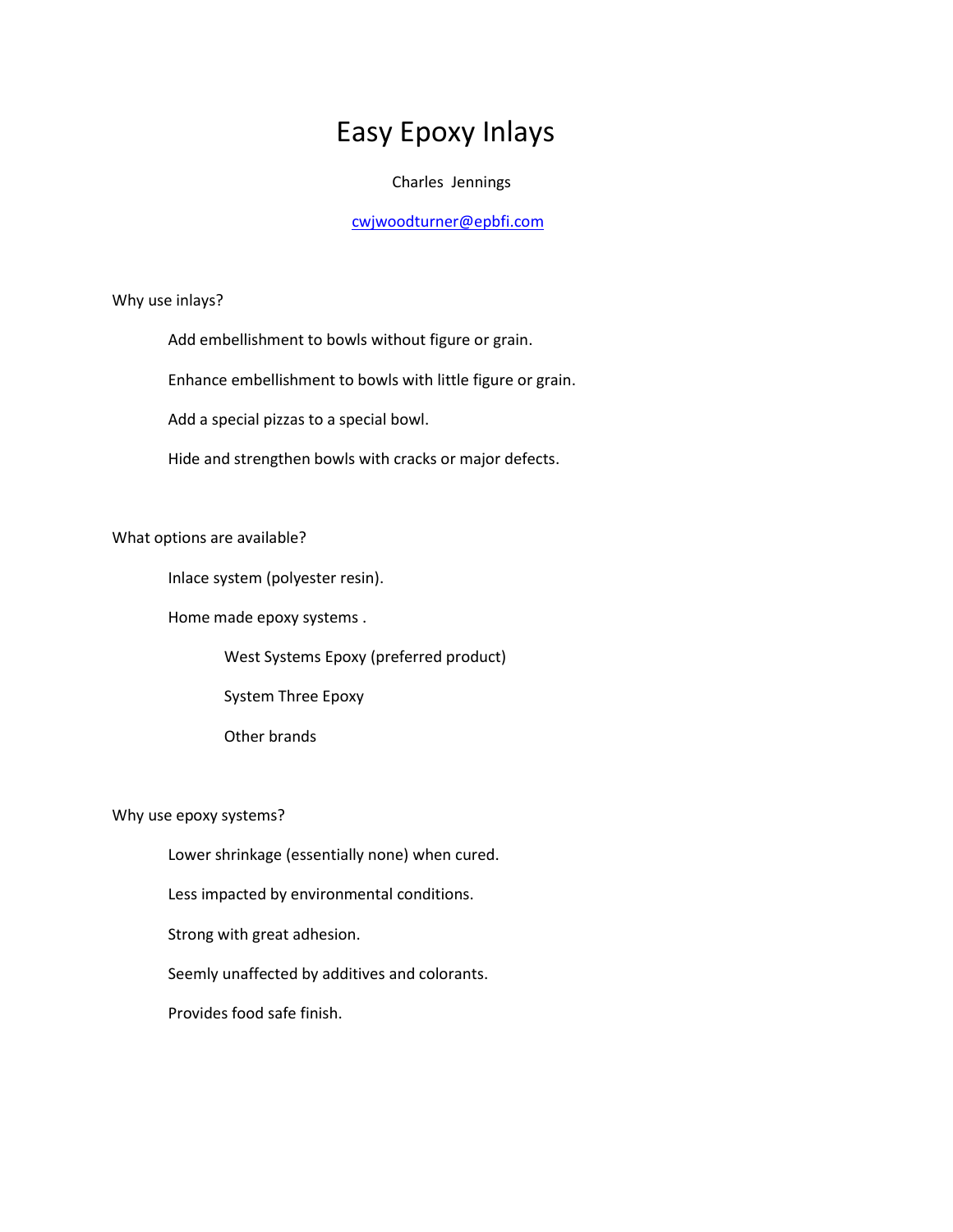Keys to Success for Epoxy Inlays:

Prepare slot for inlay material with slight undercut and depth appropriate to size of grains (typically at least 50% but not greater than 150% of the size of thelargest granules used).

Saw tooth bottom of slot with parting tool to increase area of contact.

Cover surface with bare mixed epoxy to ensure greater adhesion from mixture.

Thoroughly mix resin and hardener according to brand directions in paper or other appropriate

container, I find that yogurt cups work good. Avoid wax coated cups and styrofoam.

Thoroughly mix with popsicle stick, tongue depressor, or other small wooden stirrer.

Add color (acrylic paint) to mixture in stages until color consistency is reached.

Add thickening agent (Cab-o-Sil) in stages to mixture starting with approximately one

teaspoon until the desired consistency for application and orientation.

Viscosity moves from Syrup to Catsup to Mayonnaise to Peanut Butter to Plumbers Putty quite readily and noticeably.

If necessary empty mixture onto cardboard and continue mixing with HD polyethylene squeegee or old credit card or insurance card. Return to mixing container.

Remember that the more viscous the mixture, the greater the likelihood of having included bubbles or voids in final inlay, usually requires additional step to fill voids.

Add polyester particles (Inlace) of the size and color of your choice and thoroughly mix. Remember you are not limited to just polyester particles, natural minerals or gems, other woods, coins, and the like also make attractive inlays.

Trowel mixture into cavity striving to eliminate bubbles. When completed overspray lightly with alcohol to modify surface tension and result in elimination of bubbles.

Set aside to cure for about three days.

Turn with standard gouges and sand to achieve desired finish.

If you are using another type of particle that is a natural mineral rather than polyester, you

might need to use a diamond grinding wheel truing tool, hardened file, side grinder

or HD coarse abrasive paper to knock off the tops of the aggregate.